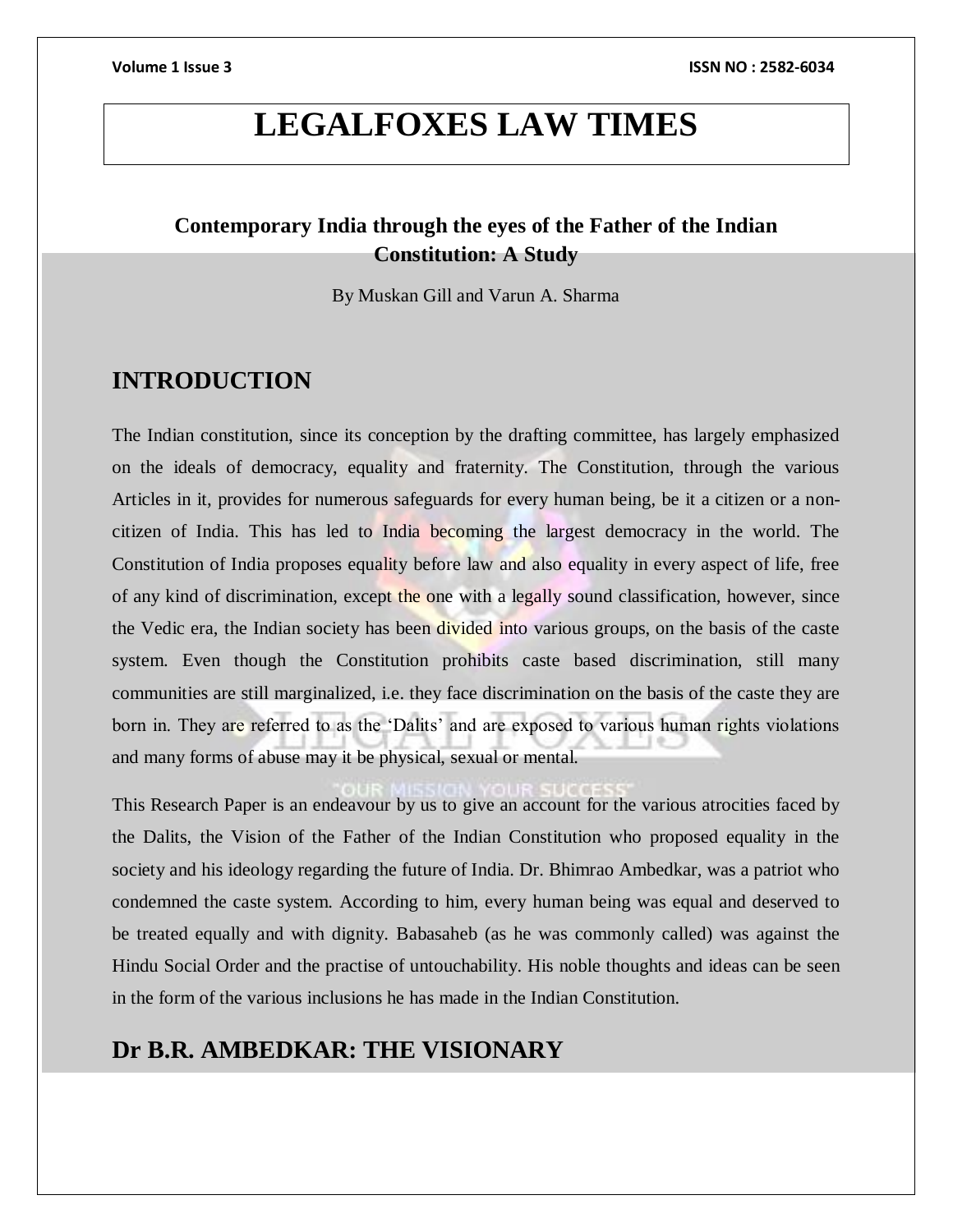### **Volume 1 Issue 3 ISSN NO : 2582-6034**

Dr. Bhimrao Ambedkar was an amazing personality, who had humble beginnings; however, still he managed to achieve excellence and success through his sheer hard work and dedication towards his motherland. Being a social reformer and a man with far sighted progressive thoughts, he supported and encouraged all such activities that led to the betterment of the human race. He understood the plight of the oppressed classes who were facing atrocities and abuses, stood up for them, and earned his popular title of the 'Father of the Indian Constitution'.

Babasaheb used to believe that change and justice in the society is a prerequisite for the smooth functioning and long survival of any democracy. He was of the view that only through peaceful methods could a healthy social change be brought, and such a change should be in sync with the constitutional provisions of equality, justice and brotherhood for all. Dr. Ambedkar used to believe that law and order are the basic essentials of a healthy social and public life, and such law maintaining institutions must be preserved at all costs. He was strongly against the exercise of any sort of violence in order to bring a social change, as such measures could directly hamper the social order and create a situation of distrust and chaos. According to him, use of terror, force and any violent means to develop a peaceful society was both unscientific and immoral, as a welfare society, beneficial for the people in it cannot be built on such illegitimate orthodox grounds. $<sup>1</sup>$ </sup>

Dr. B.R. Ambedkar was a social democrat, who had incorporated various safeguards for the protection of ideals of equality, justice, fraternity, brotherhood which are vital for a democracy; he also propounded a much broader notion and vision of a stable reconstruction of the Indian society, which included both Mutual Growth and also Integration of diverse Cultural Heritages. Babasaheb was a fearless upholder of the Indian democratic republic, he worked to create an equitable society for the oppressed masses, and also captured a unique and distinct place in the Indian History as a rare intellectual leader who guided the masses and successfully awakened their social conscience. He used to believe that political institutions could only sustain themselves by contributing towards social reformation, which they could do by exercising the legislative powers and authority entrusted to them.<sup>2</sup>

<sup>&</sup>lt;sup>1</sup>Buddhism and Communism, Ambedkar's speech at the closing session of the Fourth Conference of the World Fellowship of Buddhists in the State Gallery Hall in Kathmandu (Nepal) on November, (1956)

<sup>&</sup>lt;sup>2</sup>B. R. Ambedkar, Annihilation of Caste, an undelivered 6. speech written in 1936 by B. R. Ambedkar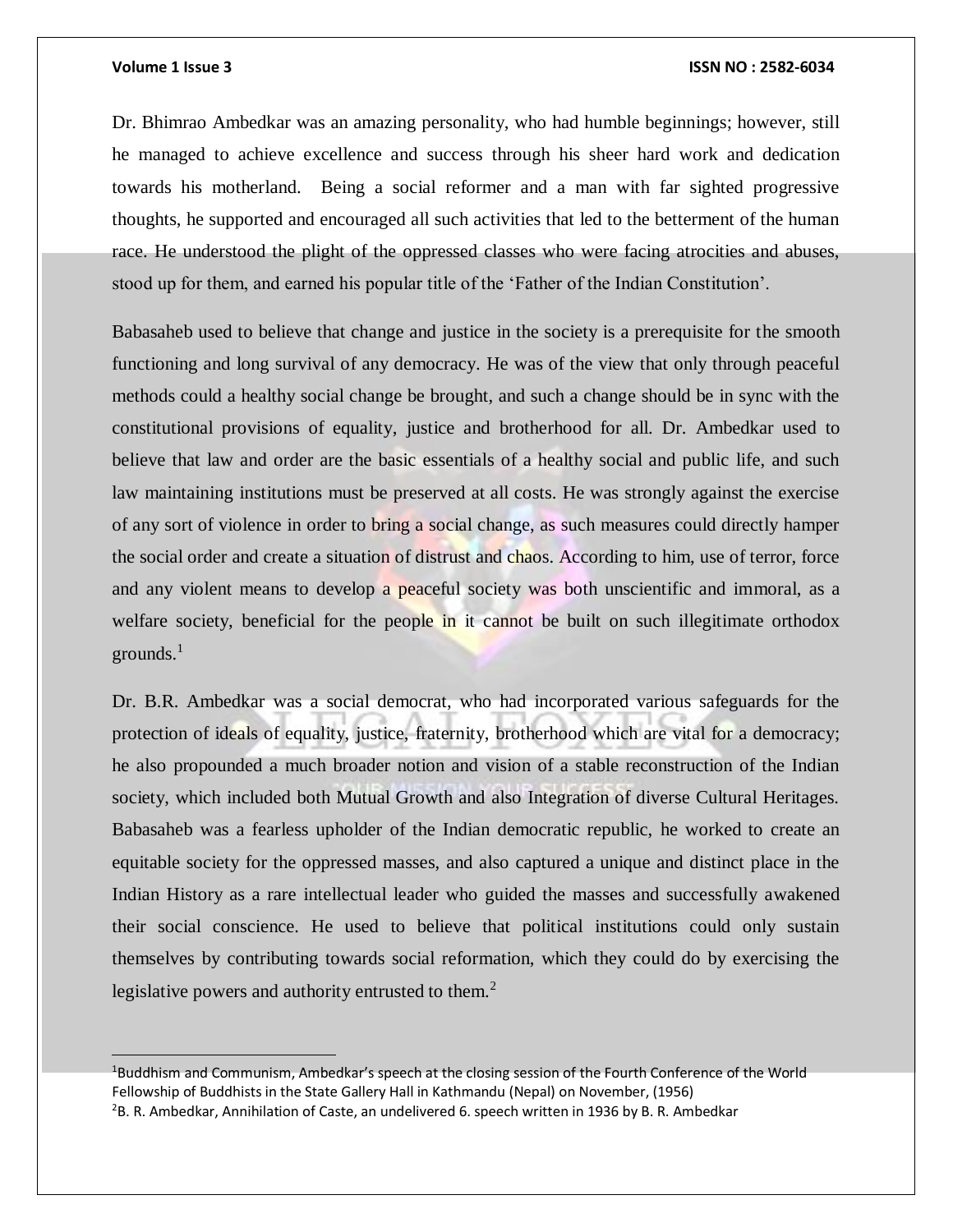l

### **Volume 1 Issue 3 ISSN NO : 2582-6034**

Babasaheb was a great patriot who had a vision not only to achieve freedom from the British Colonial Rule for his motherland, but also wanted to transform his country into an equitable society suitable for the various millions living in it. Dr. Ambedkar was a messiah for the depressed classes, and even though he was against all violent methods of freedom struggle literally; he also waged a war, a war against the prejudice and discrimination prevalent in the society metaphorically; his endeavour to create an equal society for everyone.

Dr. Ambedkar stood strongly against the theory of caste based division of the society, as it led to the emergence of superior and inferior castes and also the people belonging to the lower castes were discriminated on such grounds and deprived of their right to live a dignified and healthy life. Babasaheb was a true leader who used to lead an exemplary lifestyle; he used to emphasize and showcase through his own actions that quality education combined with hard work was a sure shot formula to success and achievement of one's objectives.

Dr. Ambedkar often said, "Only you can change your lot, but not by runningto temples hoping for justice to come to you in the afterlife. There isjustice to be found on thisearth, only if you can fight for it". This gave the oppressed classes a much needed and useful lesson in self-sufficiency and encouraged them to fight for their own rights rather than waiting for somebody else to grant them their due share. Through this, Dr. B.R. Ambedkar began breaking the shackles of the oppressive society which had entrapped and abused the Dalits since long and became a status icon for the Dalits in the country. His iconic posture,with the Constitution of India in one hand and pointing towards a new path for millions ofdown trodden people with the other, was OUR MISSION YOUR SUCCESS' symbolic in the new era.<sup>3</sup>

Babasaheb's views have consistently inspired theoppressed, depressed and the downtrodden classes to challengethe dominant strands of political articulations and the caste system in the country. He is now regardedas one of the greatest Indians, a person relevant and necessary for all times to come. This isnot because his followers have an amazing devotion towards him, orthat they happen to be numerically high in India, and certainly not becausehehas the highest number of statues for a single person in the history of India. It is because hisfollowing has transcendental

 $3$  S. Anand (Ed.), Annihilation of Caste: The annotated critical edition  $-$  B.R. Ambedkar – Introduced with the essay 'The Doctor and the Saint' by Arundhati Roy, Navayana Publishers, New Delhi, 44 (2014)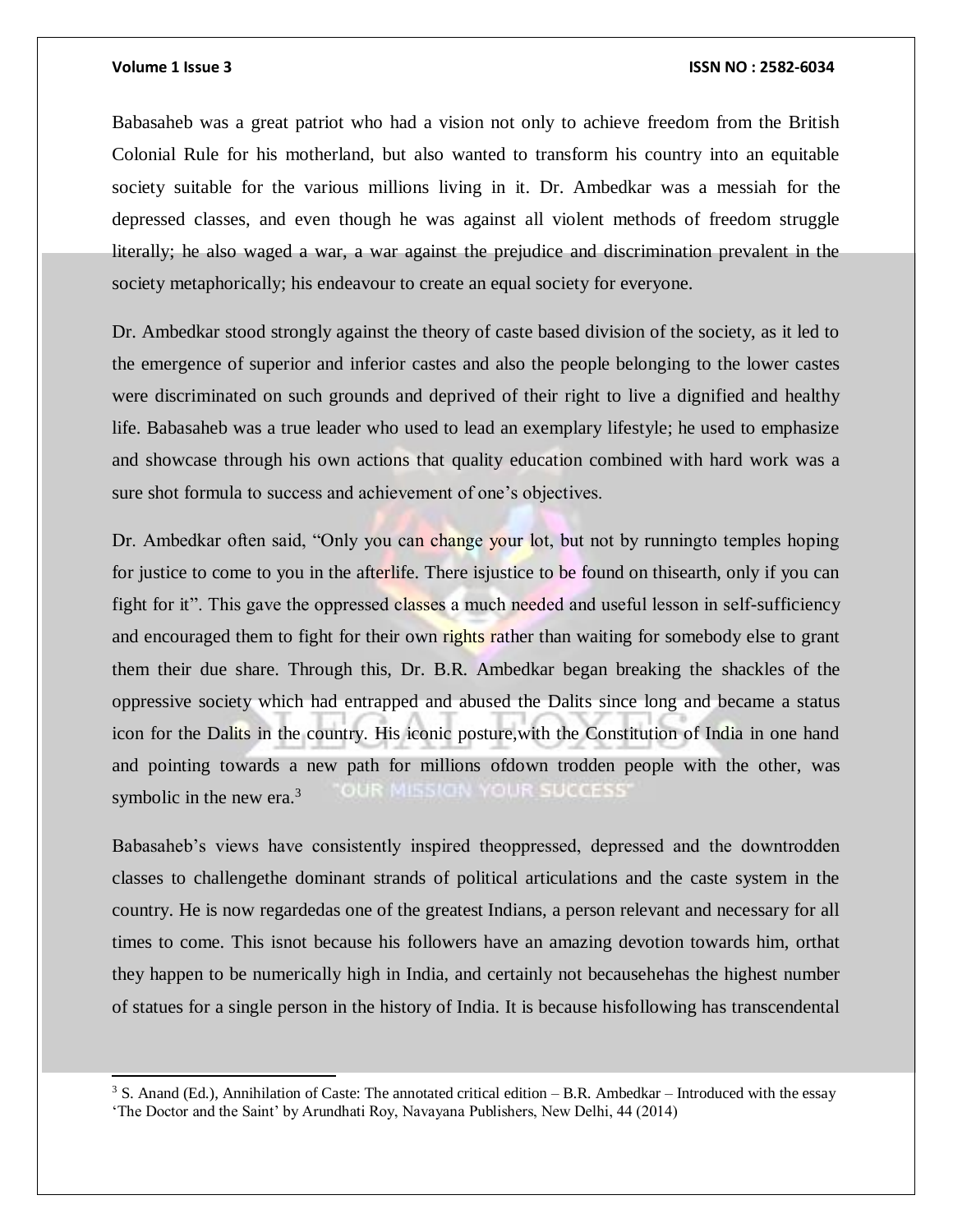generations. His relevance: political,social, ideological and religious, will persist as long asthe struggle for justice and equality exists"<sup>4</sup>

# **CASTE SYSTEM: THE FACILITATOR OF DISCRIMINATION AND EXPLOITATION**

The early Ancient India granted a significant amount of prominence and gravity to the status of a woman. She was not respected and valued because of her house keeping or family oriented capabilities but as an equal member of the society with similar rights as given to the opposite gender. These women had the chance to grow intellectually as well as spiritually, as theyenjoyed superior quality of education,with equal opportunities at choosing the desired work.Her own personal preference was given practicality. She was permitted to attend parties, engage herself in competitions and go to all the religious functions, as she desired. Moreover,the practise of giving young widows a noble chance to remarrywas also common<sup>5</sup>. However, the creation of a few Hindu religious books including Manusmriti, Atharva Vedas, Vishnu Smriti, and many others like these, denied women the very rights and individuality that a person longs for existence. When these unjust directives got coupled with the strict compliance by the upper priestly Hindu caste, it led to the demolition of an equal society where both the genders enjoyed equal rights and created the immutable caste system that persisted throughout the years that followed.

Dr. B.R. Ambedkaralso held these pious texts responsible for the deteriorating condition of the women and rapidly increasing stratifications in the society. He expressed about this in his article, "The rise and fall of Hindu woman" talking aboutthe atrocities and inequalities against women in India which were the result of spiritual books<sup>6</sup>.

The society was divided along the caste lines due to the presence and implementation of the oppressive religious texts that was in the form of books like the Manusmriti which taught the people discrimination on the basis of gender and caste.The Draconian text stripped the female section of the society off all their basic rights like education, freedom to marry and cast upon

<sup>4</sup>RajasekharVundru, 'The other Father', Outlook (Weekly), Independence Day Special, 20 August, 2012, (2012) <sup>5</sup>Thind, G. S. Our Indian Sub-Continent Heritage, Crosstown Press, LTD. British Columbia, Canada 6 Ibid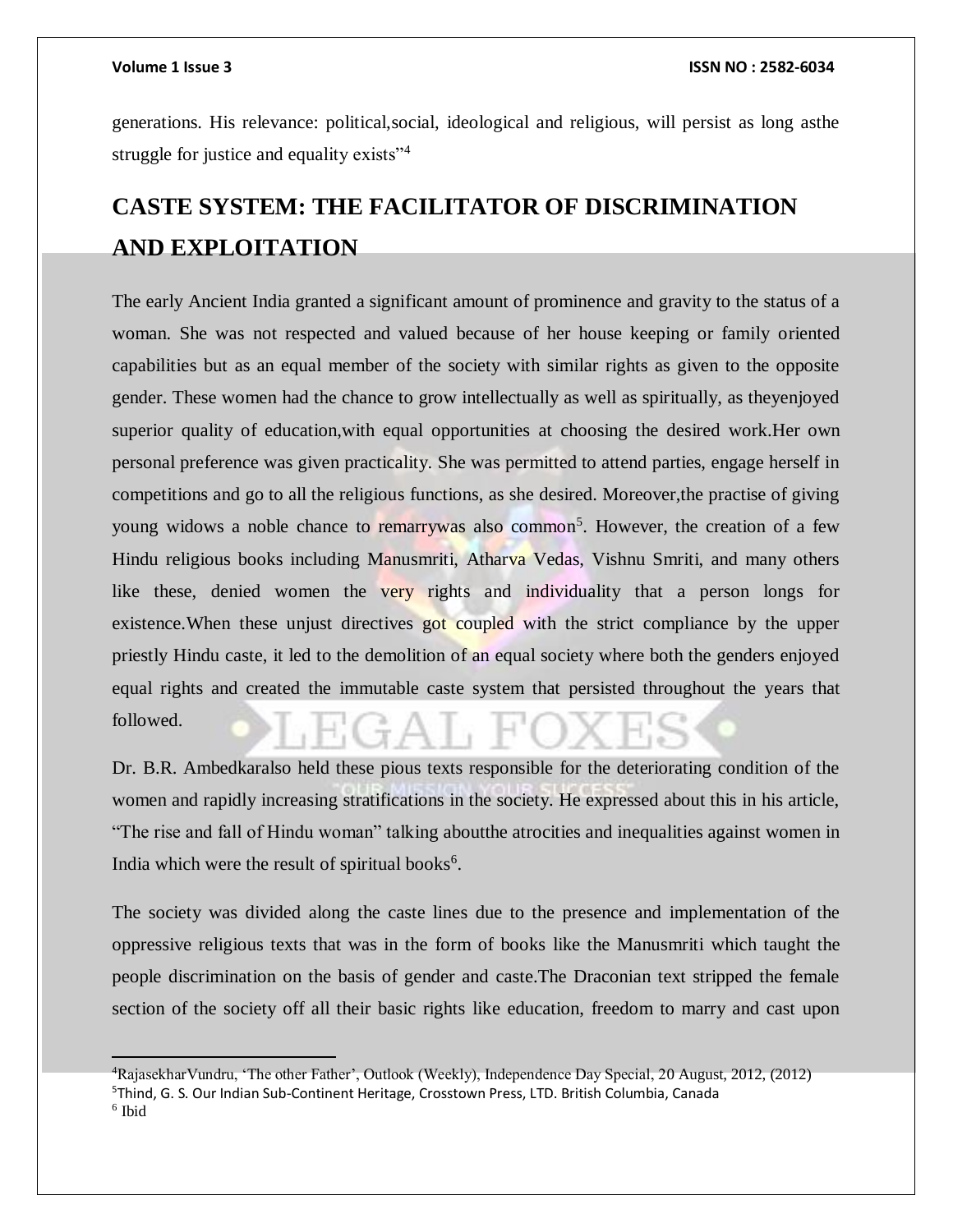them the horrors of sexual abuse andchild marriage. The text was so oppressive that it did not even shy from equating the killing of a Dalit woman with a minor offenceof killing an animal, but only justifiedverses<sup>7</sup>:

- "Nrakshvraksh ..........." 3/9. A person should not marry women having names of those resemble to the constellations, trees, rivers, those from a low caste, mountains, birds, snakes, slaves or those whose names inspires terror.
- "Asheelakamvrto………" 5/157. Men may be lacking virtue, be sexual perverts, immoral and devoid of any good qualities, and yet women must constantly worship and serve their husbands.
- "Ya to kanya………….."  $8/369$ . In case a woman tears the membrane [hymen] of her Vagina, she shall instantly have her head shaved or two fingers cut off and made to ride on Donkey.

This brings us to a conclusion that if the killing of anuntouchable was justified as a minor offence, the treatment they used to receive is unfathomable.

## **THE PLIGHT OF DALIT WOMEN**

Throughout time, from ancient to modern, women have been victim to oppressive and brutal norms that strive to control their lives. Moreover, the Dalit women not only had to bear the brunt of their gender, but also of their lower caste that made their lives miserable beyond measure. It is thus not hard to compute that in a society that is male dominated, "Dalit women face a triple burden of caste, class and gender"<sup>8</sup>, making them a distinct social group worth paying attention to.

The laws and rules mentioned in the Manusmriti and other Vedic scriptures restricted any possible means that could have helped elevate the socio-economic-political position of the Dalit women providing them a dignified life<sup>9</sup>.

<sup>7</sup> Supra

<sup>8</sup> News Archives. http://www.ambedkar.org. 9Supra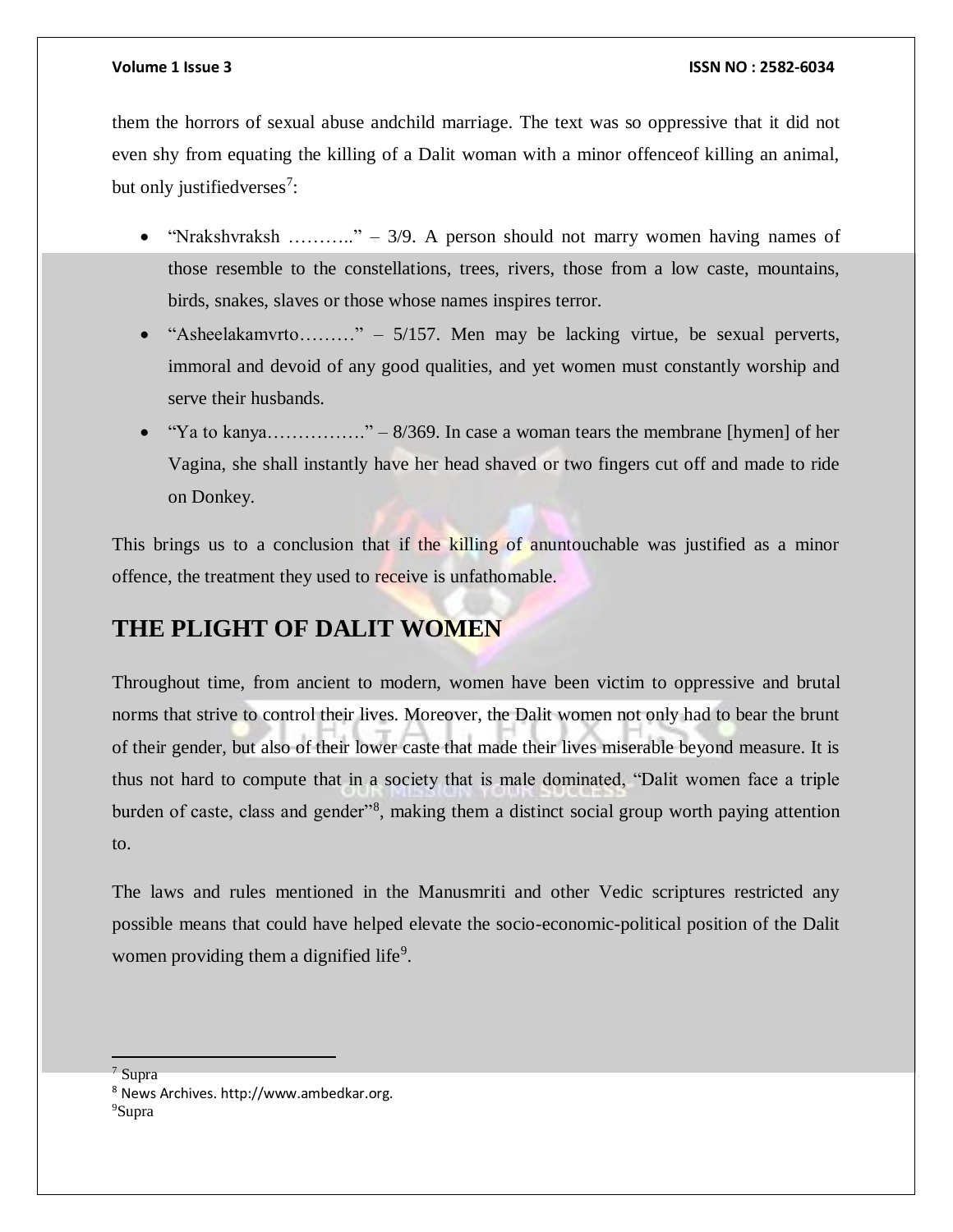According to the National Commission for Scheduled Castes andScheduled Tribes, the majority of the educated people belong to the upper castes,many of which may still practice caste-based discrimination, despite their high levels of education. Therefore, Dalit girls have had always been discouraged to adopt education and as a result we witness the lowest literacy rate for Dalit girls compared to the total population of educated upper caste girls. The Draconian Laws of the Manusmriti were incorporated into Hinduism because they favoured the people belongingto Uppercastes, but the same laws had a devastating effect on the level of education reachingto Dalits.<sup>10</sup>

Despite the presence of strict laws and regulations framed by the Government of India, which holds special reservations for Dalit children, a report by the National Commission for Scheduled Castes andScheduled Tribes shows that amongst the total number of Dalit girls studying in a primary school,  $3/4<sup>th</sup>$  of them generallydrop out, pertaining to reasons like fear of humiliation, abuse, and lack of finances required for the continuation of studies.<sup>11</sup>

Newspaper journals, articles and media sufficiently cover the vast extent of ill-treatment received by young dalits especially girls who have to go through partisan experiences innumerable times. People do not hold back in taking advantage of their vulnerable positions without realising or empathising with their sufferings. This overwhelming feeling of being exploited, isolated and rejected compels such girls to truncate their aspirations and resort to repulsive jobs such as Manual Scavengers, labourers and disposers of human waste that is not only inhumane but also hampers their growth.

## **OUR MISSION YOUR SUCCESS' Dr B.R. AMBEDKAR'S EFFORTS TO BRING EQUALITY**

Babasaheb being India's first Law minister and chairman of the drafting Committee of the Constituent Assemblycalculated the consequences of a future society with inequalities that will pose imminent social and economic challenges for its people, and thus strived to achieve one that will form its basis on the fundamentals of equality and fraternity. His tireless efforts to empower the excluded groups of society so that there was equal treatment of the downtrodden, education for all, and upliftment of women was what made him a pioneer in India.

 $10$ Ibid

l

<sup>&</sup>lt;sup>11</sup>The National Commission for Scheduled Castes and Scheduled Tribes, Government of India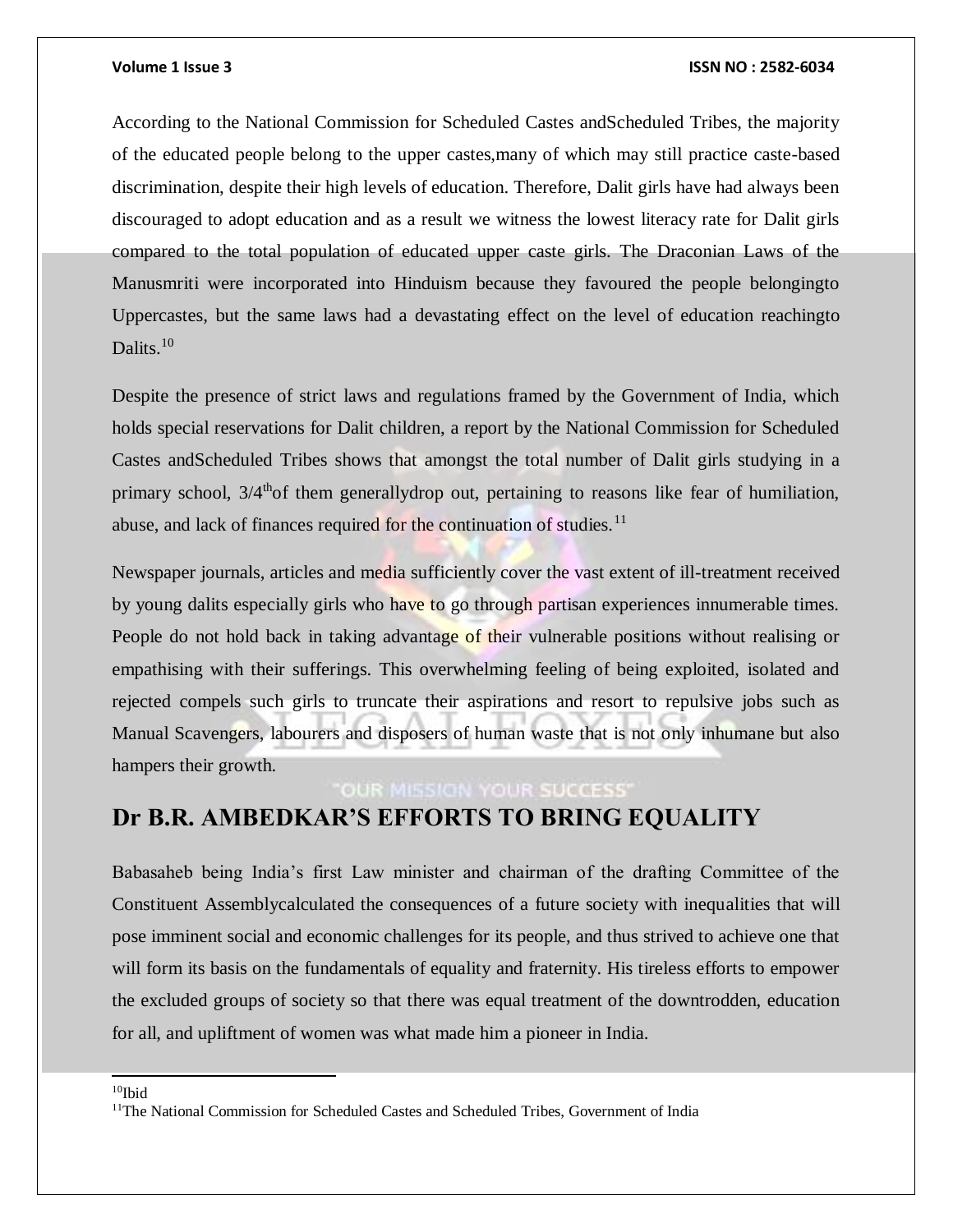## **Volume 1 Issue 3 ISSN NO : 2582-6034**

Manusmriti, even though considered as an authoritative Hindu scripture, its speech is distributed with numerous instances of prejudice and discrimination that objectifies and derogates the status of women. Dr. Ambedkar realising the grave inequalities it offered, aspired to bring a change and thus with the help of Jawaharlal Nehru made an effort to introduce 'The Hindu Code Bill', which was an attempt to codify Personal Hindu Laws to transform them into a more Uniform Civil Code whereby regressive laws would be replaced by equality for all. Babasaheb was greatly influenced by the political philosopher Burke's famous quote, 'those who want to conserve must be ready to repair', and thus tried to bring the House's attention to the fact that if they truly wanted to conserve the Hindu society, culture and system they must not hesitate to repair where repair is important. He mentioned, "This Bill asks for nothing but to repair those parts of the Hindu system which had become dilapidated".<sup>12</sup> Even though the bill was opposed by eminent members of the assembly of orthodox thinking, and wasn't passed until much later, the continuous efforts of Babasaheb finally bore fruit after he tendered his resignation dated 27 September, 1951, to the Prime Minister, where he insisted, "For a long time I had been thinking to resign from the Cabinet. The only thing that had held me back from giving an effect to my intention was the hope that it would be possible to enforce the Hindu Code Bill before the term of the present Parliament came to an end. I even agreed to break up the bill and restricted it to Marriage and Divorce in the fond hope that at least this much of our labour may bear fruit. But even that part of Bill did not make it to success. I see no purpose in my continuing to be a Member of your Cabinet<sup>"13</sup>After his resignation, the laws relating to marriage, adoption, maintenance and divorce were finally passed in the Parliament in 1955.<sup>14</sup>

The Hindu Code Bill, the foremost formidable legislative measure of recent India, sought to place an end to a spread of conventional systems of rights that were biased for women in India and legalised and introduced reforms to promote equality. The Code endeavoured to amend marriage laws and thus provided both, men and women, a right to divorce if the marriage is untenable. It also gave the opportunity to Widows and Divorcees to remarry. Inter-caste marriages were also permitted and promoted to minimize rigidity and establish cohesiveness among the Hindus.

<sup>&</sup>lt;sup>12</sup> https://www.quora.com/What-is-Dr-Ambedkars-contribution-towards-womens-rights-in-India. <sup>13</sup>Supra

<sup>&</sup>lt;sup>14</sup>Jatava, D.R.: "Dynamics of Ambedkar Ideology", Sublime Publications, Jaipur, 2001. PP. 90-91.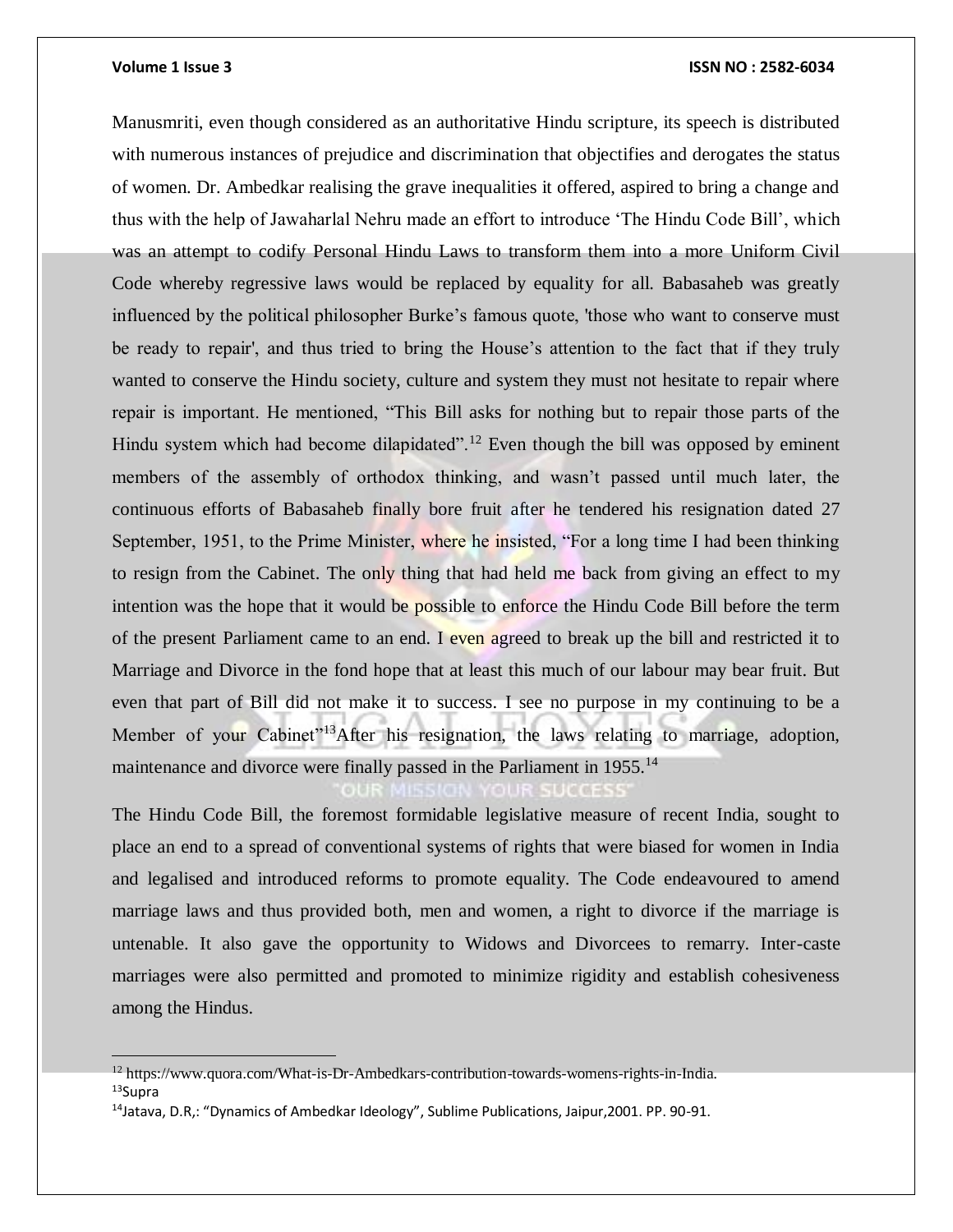$\overline{a}$ 

## **Volume 1 Issue 3 ISSN NO : 2582-6034**

The Bill was later split into four Bills, and the same were put on the Statue Book by the Parliament. The Hindu Marriage Act, 1955; The Hindu Succession Act, 1956; The Hindu Minority andGuardianship Act, 1956 and The Hindu Adoption and Maintenance Act, 1956 are the four enactments whichembody the principles and the true essence of Hindu Code Bill formulated by Dr Ambedkar. They give independentstatus to women and endow upon them the right of adoption, succession and property, so completely denied by the Manusmriti. Therefore, it is truism to say that it is due to Dr. Ambedkar that a large part of the Hindu social law isnow on par with the legal system as is prevailing in advanced western countries.

Besides this, the Constitution makers also acknowledged the substance that equality carries in the very basis of a law system of any country and thus spared no effort for its inclusion in the Indian Constitution. **Article14**provides equality and equal protection to all, before law.**Article 15**prohibits discrimination of citizens on the ground of sex, race, caste etc.Clause(3) of the same enables positive discrimination through special provisions in favour of women.**Article 16**assures equality of opportunity in matters of public employment without discrimination on the ground of sex.**Article 17** strives to abolish the practise of untouchability and declares it as an offence punishable under law.**Article 39**provides for equal means of livelihood and equal pay for equal work, for both men and women.**Article 42**allows for equipping the citizens with just and humane conditions of work and maternity relief.**Article 51 (A) (E)** suggests to renounce practises derogatory to the dignity of women.**Article 46** tells the state totakespecial care and promote the educational and economic interests of weaker sections ofpeople to protect them from social injustice and all forms of exploitation.**Article 47** reads that the State will regard raising the level of nutrition and standard of living of its people and the improvement ofpublic health and so on.**Article 243D (2) & (3), 243T (3)& (4)**imparts reservation of not less than one third of the total number of seats in allocation of seats for women in the Panchayat and Municipalities respectively.<sup>15</sup>

The Indian Constitution enshrines in itself the principle of Equality in the Preamble, Fundamental Rights, Duties and Directive Principles for the State and thus by adopting measures like these, India has been onto the path of becoming an egalitarian nation, which was what Dr. Ambedkar forever dreamed of and ventured out to achieve until his last breath.

<sup>&</sup>lt;sup>15</sup>S.Nataraju , Constitution of India, Empowerment of Marginalized Groups & Protection of Public Servants.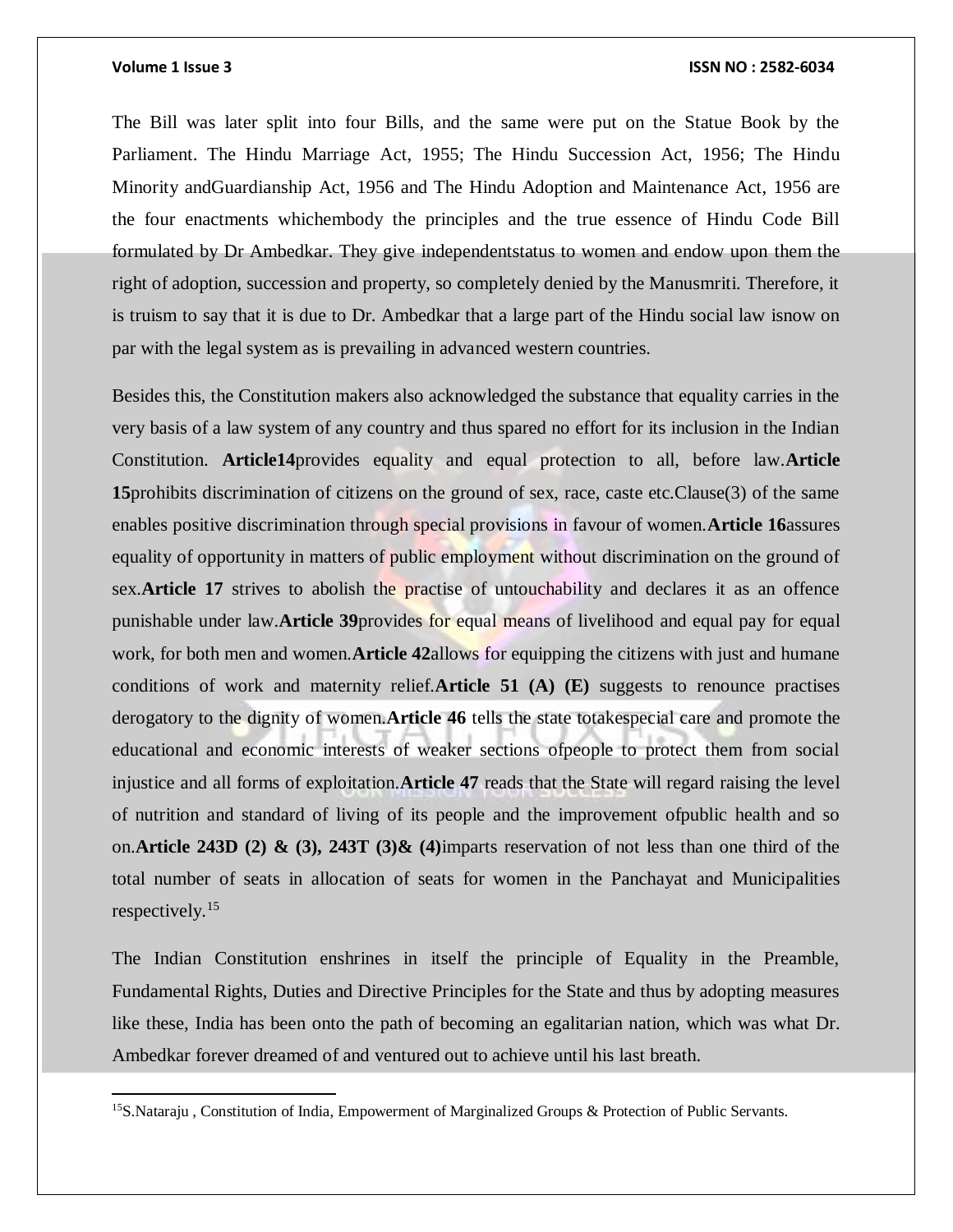# **Dr. B.R. AMBEDKAR'S VIEWS ON DEMOCRACY AND MODERN INDIA**

Dr. B.R. Ambedkar, the chief architect, of one of the longest Constitutions ever written i.e. the Indian Constitution, was not only a widely appreciated intellectual of the  $20<sup>th</sup>$  century who helped frame India into what it is today, but also a great nationalist, reformer, social activist, educationalist and an economist who put every effort in transforming his country that would one day stand parallel with its western counterparts as a developed nation. But where did it all start? The great dignitary was himself born in a family of untouchables and was well aware of all the discrimination and prejudice one has to go through if he belonged to a socially backward caste, which helped him assimilate the significance of education. He thus went on to obtain his higher education from the West and returned with remarkable knowledge at multiple subjects. According to him, education was a powerful tool that has the extraordinary capability to furnish the contemporary thinking of any society. He believed that only an educated man is competent enough to understand the relevance of eliminating the age old customs and rules that had no place in a modern and progressive country. It is for this conviction of his that he made 'educate' the first word of his slogan, "Educate, Agitate, Organise".

As a social reformer, Ambedkar greatly believed in the power that the general masses opinion carried, so he religiously preached the lesson of equality and impartiality so that the basis of the society be formed on the pillars of 'social order'. He was vehemently against the casteism that he himself was a victim of and believed that the Hindu society was prey to 'lack of cohesiveness and solidarity' because of numerous castes and divisions. The only true course of action to reform this community on all fronts should be the 'annihilation of caste'. He agreed with Mahatma Gandhi's thoughts, "Untouchability is the last word on caste, and as soon as untouchability goes, caste goes. Take Untouchability out and the fabric of caste is destroyed"<sup>16</sup>, which led him to ensure that there was no place for 'untouchability' in the Constitution of India.He enlightened us with his profound words,"If social conscious is such that it is prepared to recognize the rights which law has chosen to enact, rights will be safe and secure. But if the fundamental rights are opposed by the community, no law, no parliament, no judiciary can

 $\overline{a}$ 

<sup>&</sup>lt;sup>16</sup>Gandhi M.K, Harijan May 13, 1937.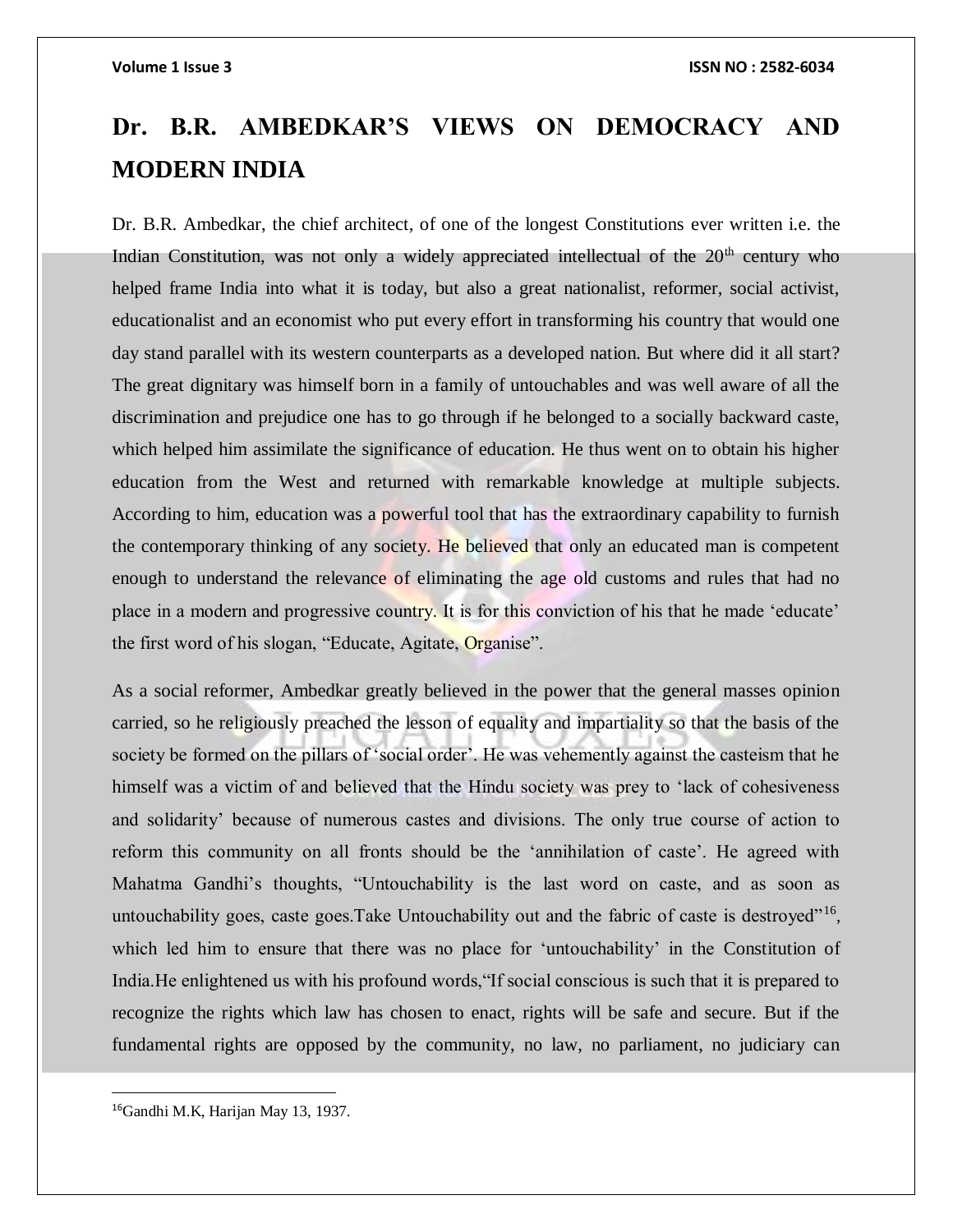guarantee them in the real sense of the word"<sup>17</sup>.He opined that forceful brutal methods to achieve a welfare state can be anarchic and only promoted peaceful methods for attaining prominent factors of social life like laws, rules and statutes that had the rightful authority to regulate the State. His nationalist spirit wanted his countrymen to give up unconstitutional means of revolution and accept democracy, a type of governance where licit changes needed in the society are brought without bloodshed. He counted on social unity to strengthen the roots of democracy and wanted the countrymen to realise that the country is greater than a man. He advised, "We must abandon the method of civil disobedience, non-cooperation and Satyagraha as where constitutional methods are open, there can be no justification for these unconstitutional methods"<sup>18</sup>.

As much as the freedom fighter in Dr. Ambedkar wanted his country to be freed from the tag of a 'colonised nation', he also sincerely desired it not to be trapped in the shackles of orthodox practises and age old prejudices. His exceptional zeal and burning love to equalize the masses' status and end the human suffering greatly impressed the Indians and his contemporaries. He fantasised of a country where the word 'freedom' held meaning not just for the aristocrats but also to the common folks and depressed classes. He therefore made strenuous efforts for the inclusion of his ideals into the document that serves as the legal backbone of our country's system i.e. the Indian Constitution. In an unyielding opinion about the same he once said, "Constitution is not a mere lawyer's document, it is a vehicle of life, and its spirit is always the spirit of the age"<sup>19</sup>. He used his prophetic foresight to draft a Constitution that would not be competent just for a finite time period but for ages to come thatearned him his renowned title, 'Father of the Indian Constitution'. He incorporated the principles of Equality, Fundamental rights and indispensable duties of not just the citizens but also of the state in the form of 'Directive Principles of State Policy' regarding which he clarified as "Whoever captures power will not be free to do what he likes with it. In the exercise of it, he will have to respect these 'instruments of instructions' which are called Directive Principles"<sup>20</sup>. He supported a federal system for India and gave preference to the Parliamentary system over the presidential system of

 $\overline{a}$ 

<sup>17</sup>Ambedkar's speech in Bombay,Provincial D.C.Conference,April,10-11,1925.

<sup>&</sup>lt;sup>18</sup>Bhagavan, Manu. — Aishwary Kumar. Radical Equality: Ambedkar, Gandhi, and the Risk of Democracy. The American Historical Review, vol. 121, no. 5, 2016, pp. 1638–39.

<sup>19</sup>Supra.

<sup>&</sup>lt;sup>20</sup>Dr. B. R. Ambedkar"s theory of State Socialism International Research Journal of Social Sciences.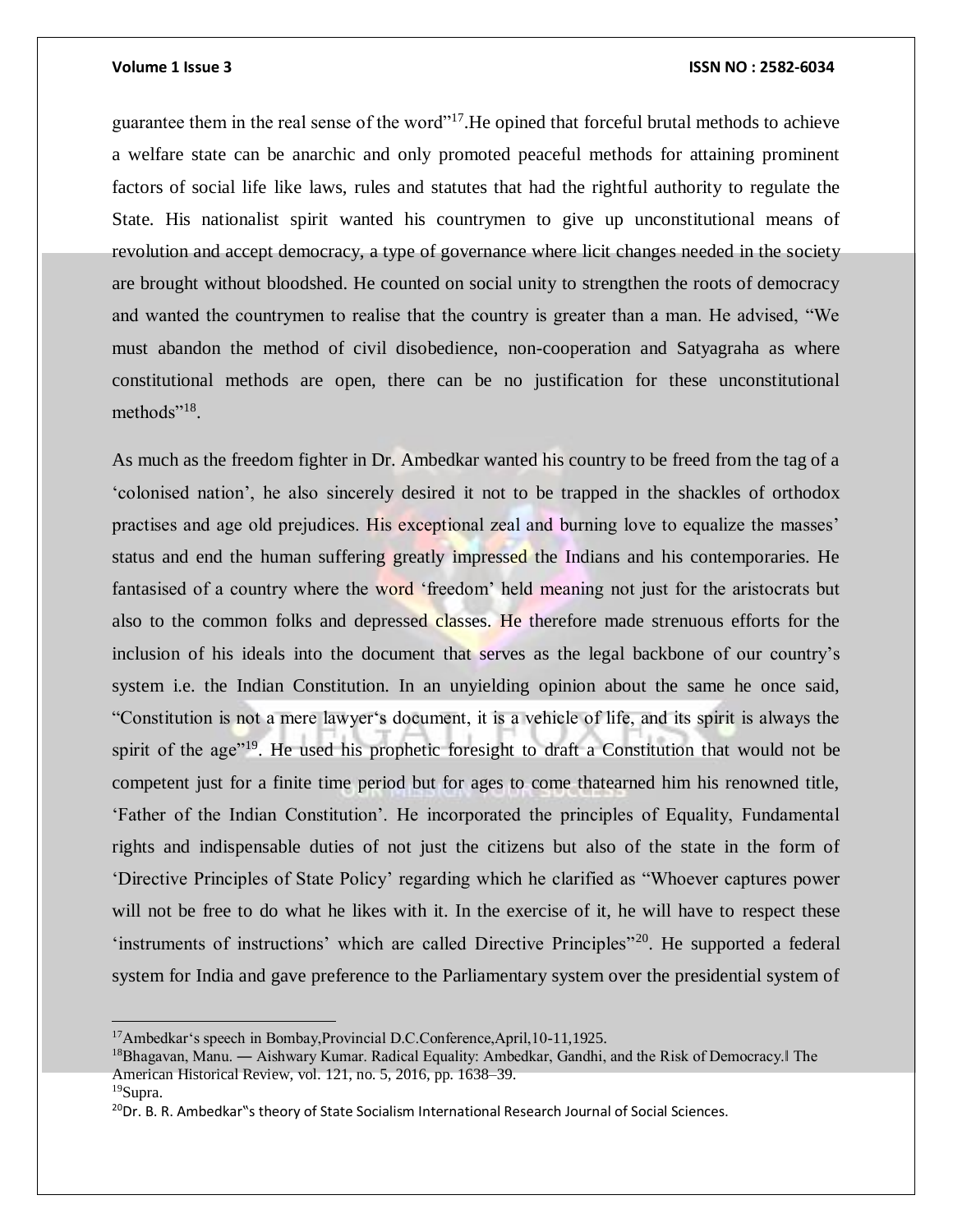governance. On asking about the most important article of the Constitution, Dr. Ambedkar titled Article 32, which provides for remedies for enforcement of rights, as the 'Heart and Soul of the Constitution'.He remarked about the constitution as "It is workable, it is flexible and it is strong enough to hold the country together both in peace time and in war time"<sup>21</sup>.

When he came to give his views on Democracy, he further went on to believe that political democracy alone will not be sufficient and, social and economic democracy is just as essential. A right to vote alone does not give a man any power in administering the government, the freedom to form their own opinions and privilege to act upon them is what empowers them.He said, "Democracy in this country is like a summer sapling. Without social unity, the roots of sapling cannot be strengthened. If social unity is not achieved this summer sapling of Democracy, will be rooted out with gust of summer wind $^{322}$ . He wanted to avoid a strife between the community because of factors like religion and urged people , " that the most vital need of the day is, to create amongst the people the sense of a common nationality, a feeling not that they are Hindus, Mohammedans or Sindhis and Canaree first and Indians afterwards, but they are Indians first and Indians last". $^{23}$ 

Justice Krishna Iyer rightly calls Dr. Ambedkar, as a 'Creative Iconoclast' who dedicated his life's efforts to the service of his nation as a true patriot. Bhimrao Ramji Ambedkar, "the Jewel of Nehru Cabinet", was posthumously conferred ― "Bharat Ratna", the highest civilian award under our Constitution, for the outstanding role he played as a maker of the modern India.

### **CONCLUSION** "OUR MISSION YOUR SUCCESS"

Dr B.R. Ambedkar was not just the chairman of the drafting committee of the Indian constitution, but was also a visionary, a social reformer and a man of exemplary morals and principles. His humble beginnings didn't hamper his quest for bringing equality to those who needed it most. Holding a position of power and responsibility, his main aim was to give us, the generation, a country where civil rights are available for every citizen, the law doesn't discriminate between its own citizens, and the society is a progressive one, wherein its citizens place their trust in moralist equalitarian principles. Thus the text prepared by him provided

<sup>&</sup>lt;sup>21</sup>Government of Maharashtra, (1982). Babasaheb Ambedkar: Writings and Speeches, Vol. 2

<sup>22</sup>NarakeHarii, ed, Dr. Babasaheb Ambedkar Writing and Speeches Vol. 17, Part 1.

<sup>23</sup>Supra.